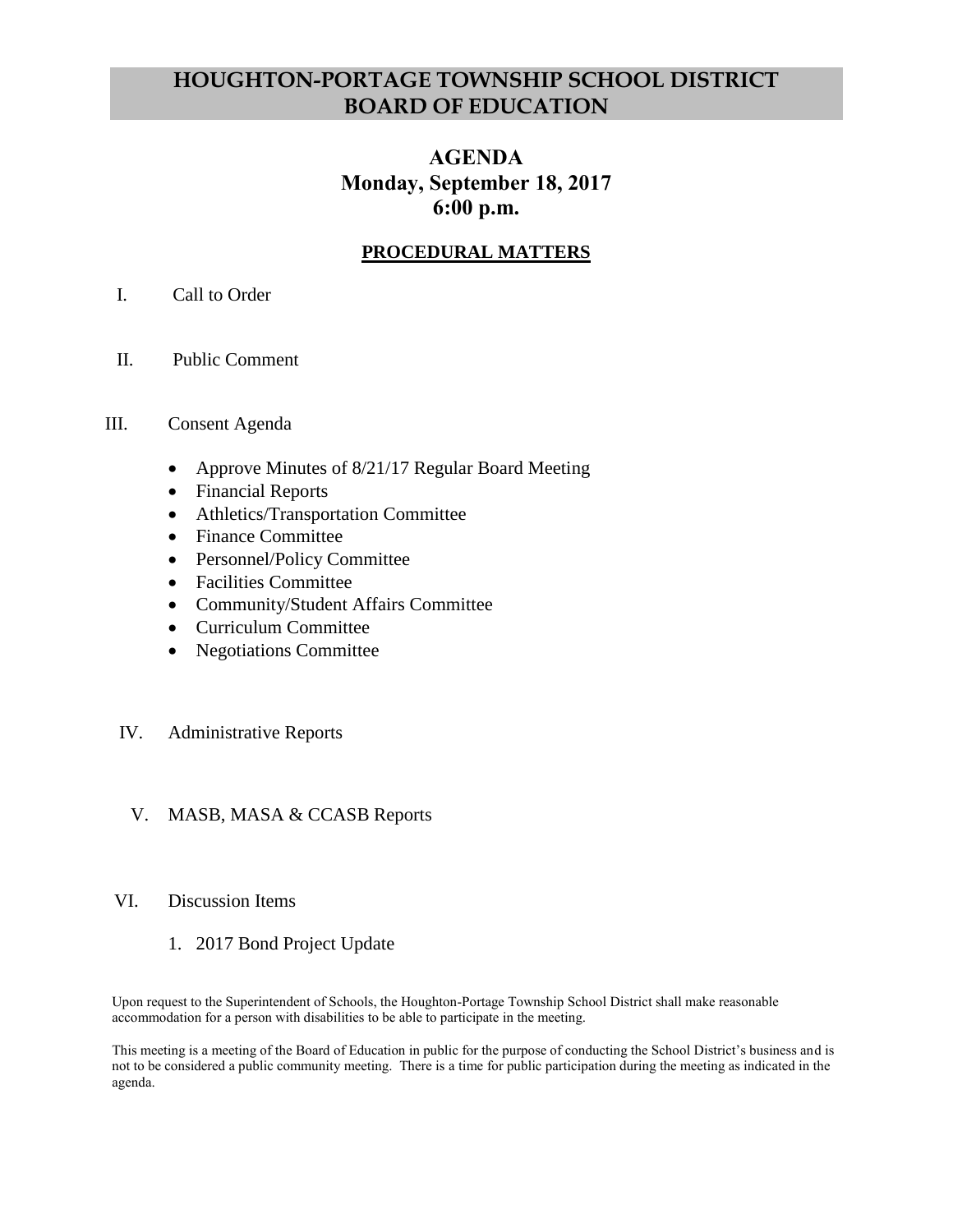**Page 2 Board Agenda – 9/18/17**

VII. Action Items

- 1. Approve Title I Compact
- 2. New Board Member
- VIII. Other Concerns or Public Comment

#### IX. Adjournment

Upon request to the Superintendent of Schools, the Houghton-Portage Township School District shall make reasonable accommodation for a person with disabilities to be able to participate in the meeting.

This meeting is a meeting of the Board of Education in public for the purpose of conducting the School District's business and is not to be considered a public community meeting. There is a time for public participation during the meeting as indicated in the agenda.